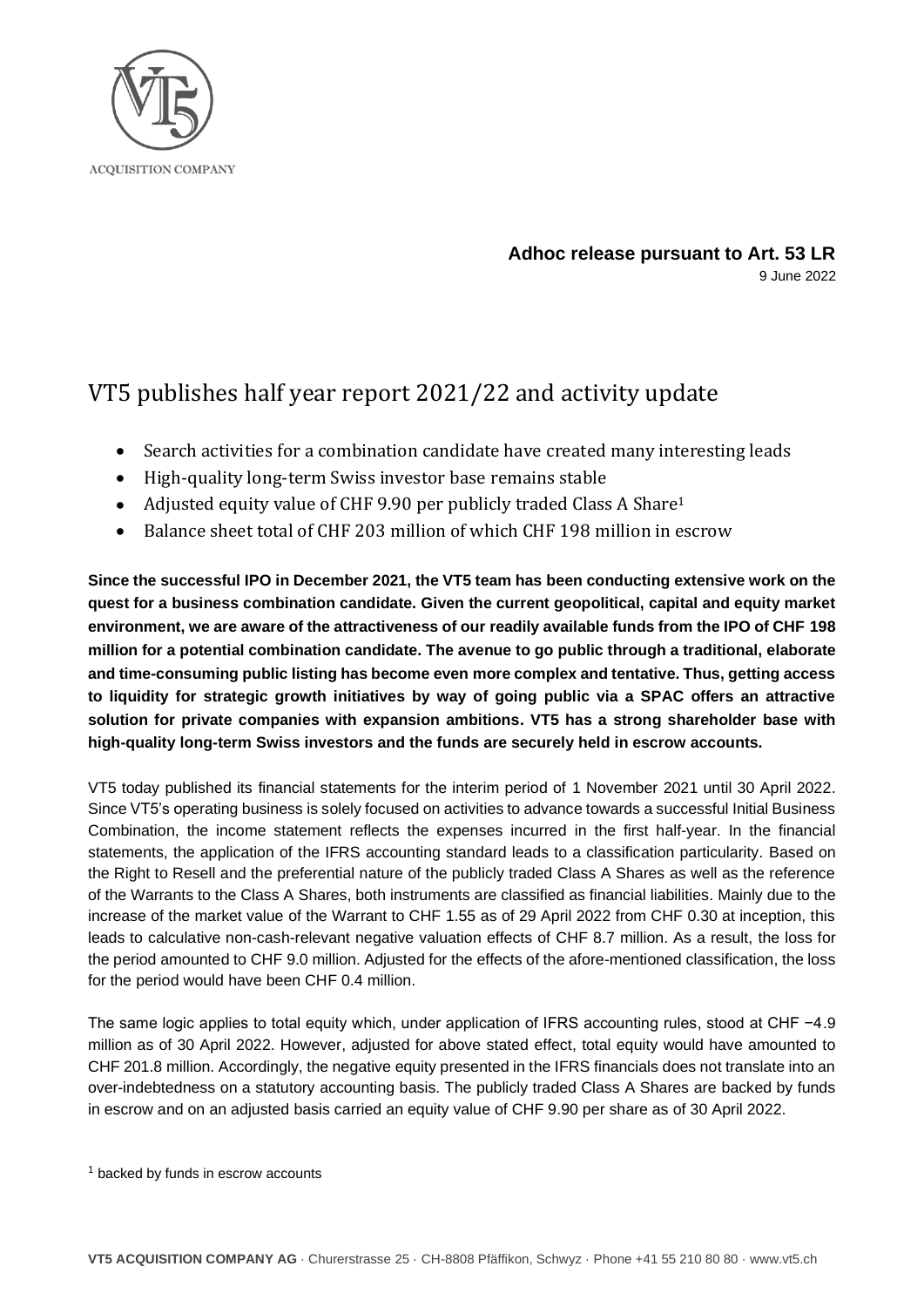

# Key figures

#### **Interim statement of comprehensive loss**

| in thousand CHF                     | 01 Nov 2021 until<br><b>30 April 2022</b> | 02 Mar 2021 until<br>30 April 2021 |
|-------------------------------------|-------------------------------------------|------------------------------------|
| Loss attributable to equity holders | $-9.048$                                  | $-251$                             |
| Adjusted loss <sup>2</sup>          | -383                                      | $-251$                             |

#### **Interim statement of financial position**

| <b>30 April 2022</b> | 31 October 2021 |
|----------------------|-----------------|
| 5.463                | 2,779           |
| 197.869              |                 |
| $-4.868$             | 2,728           |
| 201.817              | 2,728           |
| 203,351              | 2,982           |
|                      |                 |

<sup>2</sup> Adjusted key figures are presented adjusting for the effect of the IFRS classification of the publicly traded Class A Shares and Warrants as financial liabilities according to IAS 32.16 and the related valuation in line with the regulations of IFRS 9. The adjusted key figures reflect the effect of a hypothetical equity classification of the publicly traded Class A Shares and in addition exclude the valuation loss due to the market valuation of the Warrants applied under IFRS.

# Shareholder structure as of 30 April 2022<sup>3</sup>



3 Including Founder Shares and excluding Warrants

Information on significant shareholders, meaning those holding 3% or more of the Class A Shares, can be found on the platform of SIX Exchange Regulation under following link: <https://www.ser-ag.com/en/resources/notifications-market-participants/significant-shareholders.html#/>

The half-year 2021/2022 report is available on the VT5 website under this link: [https://vt5.ch/download/companies/110675a/Quarterly%20Reports/vt5\\_half\\_year\\_report\\_2021\\_2022.pdf](https://vt5.ch/download/companies/110675a/Quarterly%20Reports/vt5_half_year_report_2021_2022.pdf)

VT5 plans to publish next information as part of the 9M 2021/22 activity update on 31 August 2022.